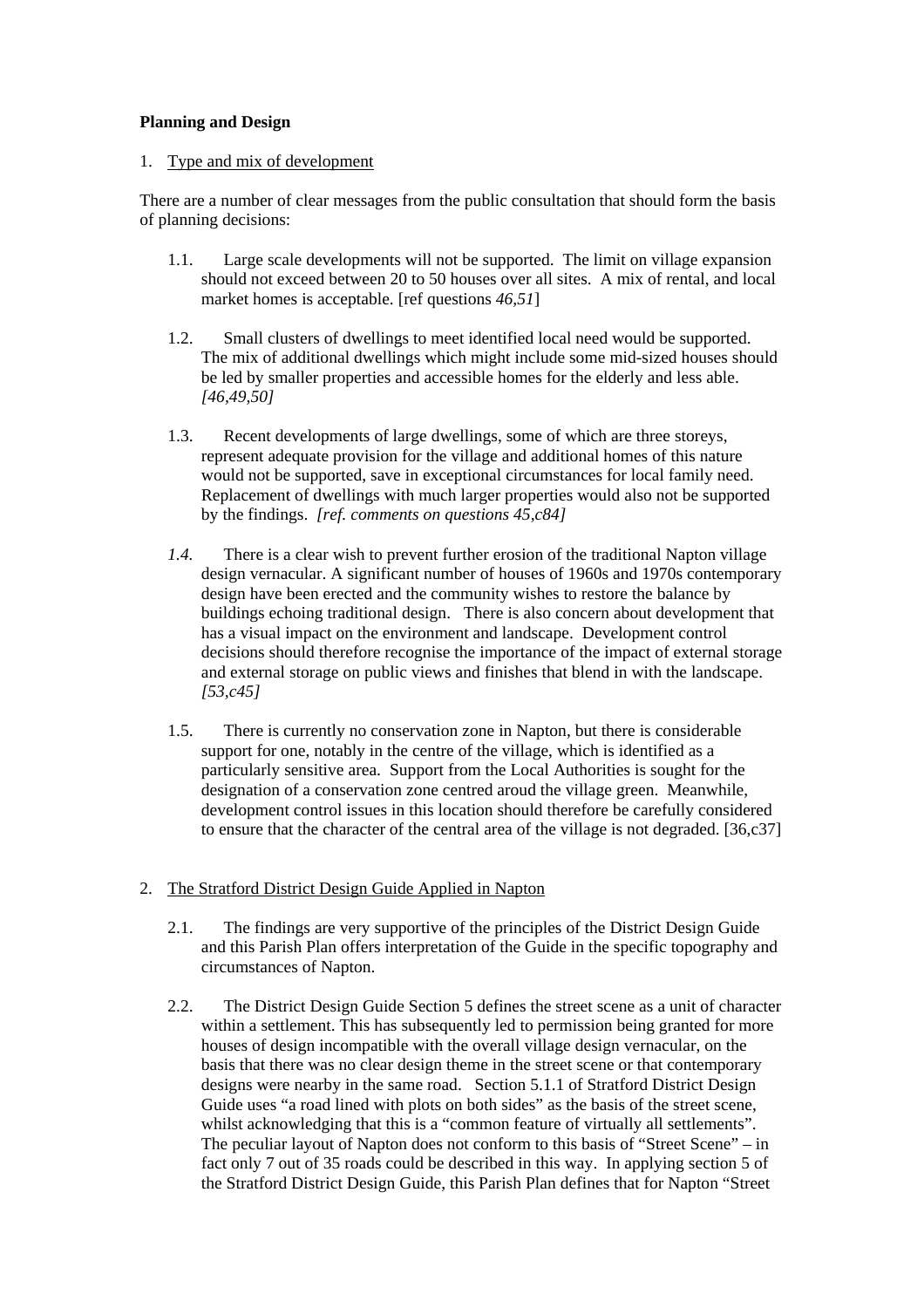Scene" should be interpreted in a much wider sense than merely adjacent properties and development proposals should reflect and conform to the design of the village as a whole. *[53,c75]*

- *2.3.* Design features should reflect the heritage of the village and history of brickmaking and before that, stone extraction from local quarries. Buildings should therefore be predominately brick (red clay) or stone (Hornton), rather than render or timber faced. *[53,c42,c78]*
- 2.4. Parking is a significant problem and the lack of public transport makes the community overwhelmingly dependent on the car. No new dwellings should be permitted that do not provide off road car parking to the maximum permitted by policy. Similarly, alterations that eliminate parking with the property should not be permitted. Section 7.5.4 of the Design Guide seeks to avoid cars dominating the appearance of the community and this principle should be rigorously implemented in Napton. *[87,47,c8,c16,c37]*
- 3. Specific Areas
	- *3.1.*Canals and Napton junction itself is an important feature of the Parish. The amenity of the canal value should be recognised and corridors of the canal and the walking routes to the village should be protected against developments that would have an adverse impact upon these corridors. The Parish Plan raises concern about the number of moorings in the vicinity of Napton. There is already a higher density of moorings round Napton Junction than anywhere else in the Midlands according to British Waterways figures. Commercial pressures to increase the number of moorings in the vicinity should be resisted. The creation of more large marinas is opposed. *[c37,c43]*
	- *3.2.*The Old School is seen as an important heritage building, with significant support for protection by listing, or by implication, by other means. Bringing the building back into use and preserving local heritage is desired, with a community use of some sort as a favoured means. *[62,63,64,c39]*
	- 3.3. The community wishes to see development on the former brickyard site on only a small to moderate scale. Policy CTY.F of the Local Plan 1996-2011 does not specifically set out issues of scale, except by implication. This Parish Plan clarifies this as follows:
		- **3.3.1. The desire that design should reflect the history of the area is particularly important here, as it would be development detached from the village in open countryside. Built development should therefore echo the former use of the site in scale, only occupying the area of the previous development when the brickyard was in operation. The balance of the area should be dedicated to landscaping and nature conservation. [u3]**
		- **3.3.2. Leisure activities should closely reflect the Canalscape.**
		- **3.3.3. Not more than 50 business units should be accommodated. Three storey buildings should be avoided. [u7]**
		- **3.3.4. Any development should address the issues of traffic, landscape impacts (including a light pollution). [u8 ]**
		- **3.3.5. Development should address potential strain on affordable housing in the village. On the latter point it may be appropriate to seek contributions to increase capacity of affordable homes offsite and closer to the centre of the village in accordance with district councils saved**